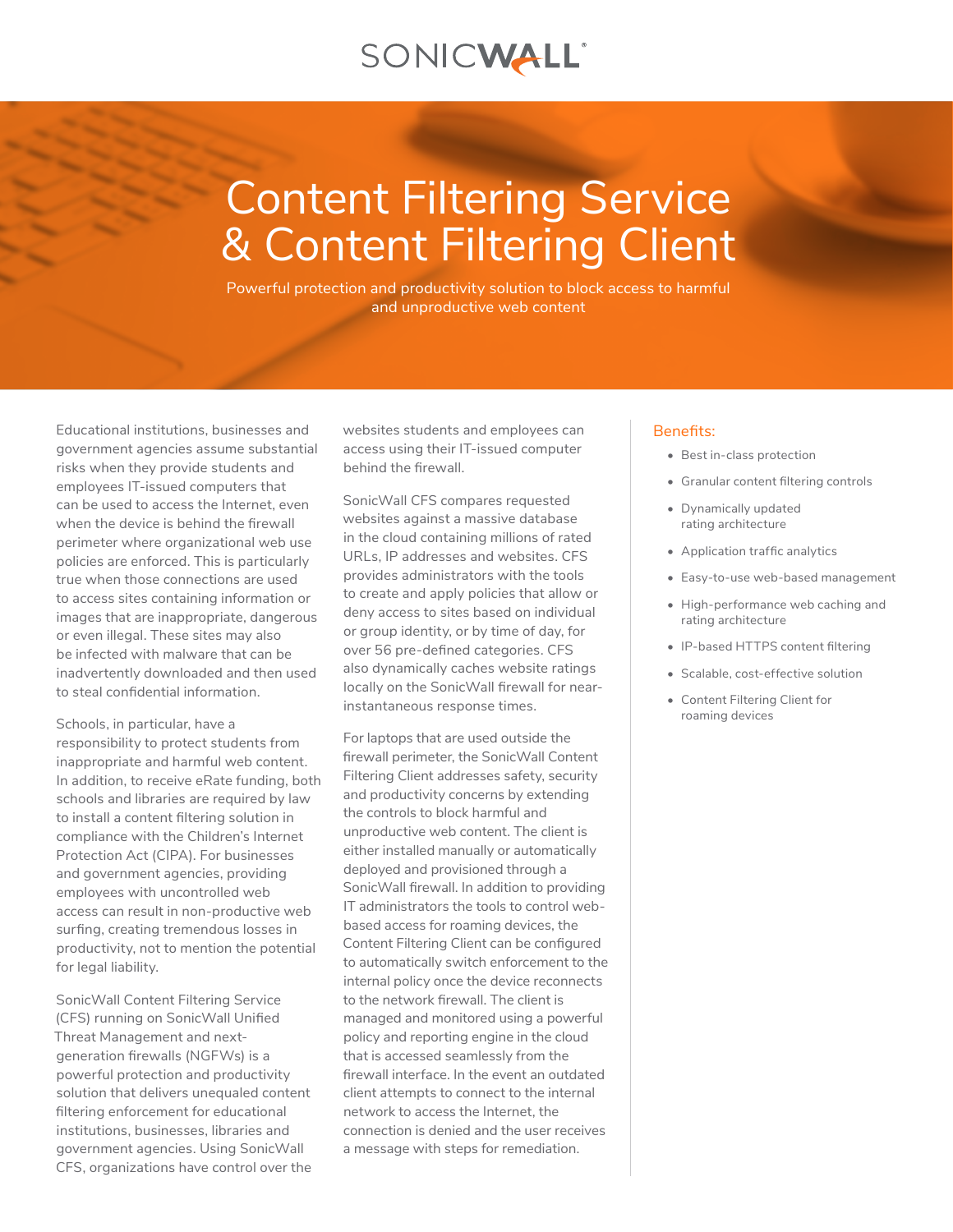## Features and benefits

**Granular content filtering** allows the administrator to block or apply bandwidth management to all pre-defined categories or any combination of categories. Administrators can apply User Level Authentication (ULA) and Single Sign-On (SSO) to enforce username and password logon. CFS can block potentially harmful content such as Java™, ActiveX®, and Cookies, as well as schedule filtering by time of day, such as during school or business hours. CFS also enhances performance by filtering out IM, MP3s, streaming media, freeware and other files that drain bandwidth.

## **Dynamically updated rating architecture**

cross-references all requested websites against a highly accurate database categorizing millions of URLs, IP addresses and domains. The SonicWall firewall receives ratings in real time, and then compares each rating to the local policy setting. The appliance will then either allow or deny the request based on the administrator's locally configured policy.

# **Application traffic analytics suite**

includes SonicWall Capture Security Center, SonicWall Global Management System (GMS®), and SonicWall Analyzer, each of which provides real-time and historic analysis of data transmitted through the firewall, including websites blocked and visited by user.

#### **Easy-to-use web-based management**

enables flexible policy configuration and complete control over Internet usage. Administrators can enforce multiple custom policies for individual users, groups or specific category types. Local URL filtering controls can allow or deny specific domains or hosts. To block objectionable and unproductive material more effectively, administrators can also create or customize filtering lists.

# **High-performance web caching and rating architecture** allows administrators to block sites easily and automatically by category. URL ratings are cached locally on the SonicWall firewall, so that response time for subsequent access of frequently visited sites is only a fraction of a second.

**IP-based HTTPS content filtering** allows administrators to control user access to websites over encrypted HTTPS. HTTPS filtering is based on the categorical rating of websites containing information or images that are objectionable or unproductive such as violence, hate, online banking, shopping and others.

**Scalable, cost-effective solution** controls content filtering from the SonicWall firewall, eliminating the need for additional hardware or deployment expenditures on a separate dedicated filtering server.

#### **Content Filtering Client for roaming devices** extends enforcement of internal web use policies to block objectionable

and unproductive Internet content for devices located outside the firewall perimeter. The client enforces security and productivity policies whenever the device connects to the Internet regardless of where the connection is established.

# SonicWall Content Filtering solutions architecture

Deployed and managed through a SonicWall firewall, SonicWall Content Filtering Service enables IT administrators to create and enforce Internet use policies that block IT-issued endpoint devices located behind the firewall from accessing inappropriate and unproductive websites over a LAN, wireless LAN or VPN.

For roaming devices located outside the firewall perimeter, SonicWall Content Filtering Client extends security and productivity policies whenever the device connects to the Internet regardless of where the connection is established. Deployment is simplified using the enforcement capability of a SonicWall firewall and the client is managed and monitored using a powerful policy and reporting engine.

Using SonicWall Analyzer, SonicWall Capture Security Center or GMS, IT administrators can create real-time and historical reports on web usage.



- SonicWall CFS user behind the firewall
- perimeter
- 3. Distributed SonicWall CFS ratings database
- 4. Local ratings cache of acceptable sites
- 5. Set URL polices to block objectionable or counter
- reports using SonicWall Analyzer, Capture Security